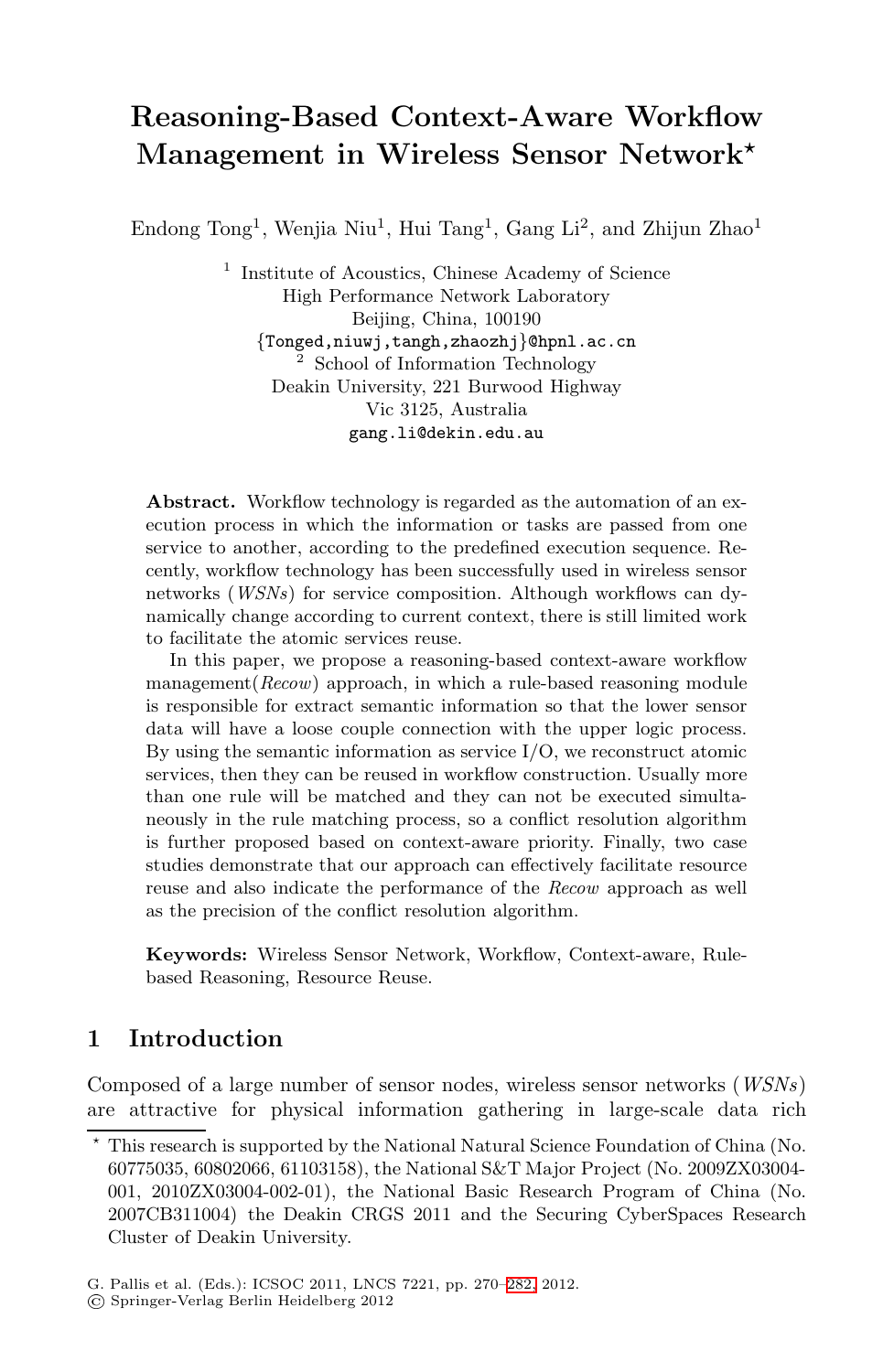environments. *WSNs* also add value to various applications such as surveillance [1], smart home [2] and precision agriculture [3].

However, in order to fully exploit sensor networks for such applications, energyefficient and scalable solutions for *WSN* services are essential. To address this issue, recent work in *Web Services* [4] [5] has started to utilize the service-oriented architecture (*SOA*) to support resource-constrained *WSN* services by proposing novel protocol stacks. Accordi[ng](#page-11-0)ly, *WSN services* refer to those *Web Services* built on the data gathered from wireless sensors.

One essential characteristic of *SOA* is that it can break a big service into small [ato](#page-11-1)[mic](#page-12-1) services which could be distributed over a network and composed into new services. For *WSN* services, *SOA* can bring the benefits of modularity, flexibility, loose-coupling and interoperability. As the key issue of *SOA*, service composition has attracted considerable research interest. Among them, *workflow technology*, known for its practicability and efficiency, has been largely used for service automation and management in industry [6].

Recently, there has been a trend in utilizing *context information* such as environment information into workflows, which forms the research area named *context-aware workflows* [7] [8]. Unlike traditional workflows which only serve static processes, context-aware workflow is more flexible and suitable for dynamic processes on a dynamic scenario.

However, for *WSN* services, the flexibility of context-aware workflow is usually hindered by two problems:

- **–** First, there are a large number of sensors in *WSN*, so we should construct and manage large amounts of atomic services. Also, context frequently updates will further require the workflows to be adjusted accordingly.
- **–** Second but just as important, *WSN* has resources limitations on energy, memory space, computation capabilities and so on. Due to the first problem, it will be a heavy process to construct and dynamically change workflows.

Due to these challenges, traditional context-aware workflows are impractical for *WSN*. Their mechanism doesn't facilitate the atomic service reuse and sharing, and it also frequently make decisions on which concrete workflow should be used to realize the specific task according to current context. Therefore, a mechanism which can limit the number of atomic service and construct much more flexible workflows is indispensable.

If we consider the example of a *temperature control* service where a temperature value is used to determine the status of air conditioner. In different environments, even though service conditions (such as  $T > 58^{\circ}\text{C}$ , or  $T' > 100^{\circ}\text{C}$ ) are<br>different they have the same semantic information, namely the temperature is different, they have the same semantic information, namely, *the temperature is high.* In other words, the low-level information (such as the specific temperature value) can be abstracted while the upper-level semantic information (such as *< temperature, is, high >*) can be preserved. If we take this semantic information as input and build a new atomic service in place of existing atomic services whose inputs are concrete temperature data, the number of atomic service will be limited. We depart the reasoning from atomic services through a reasoning model so that atomic services can be reused in many temperature control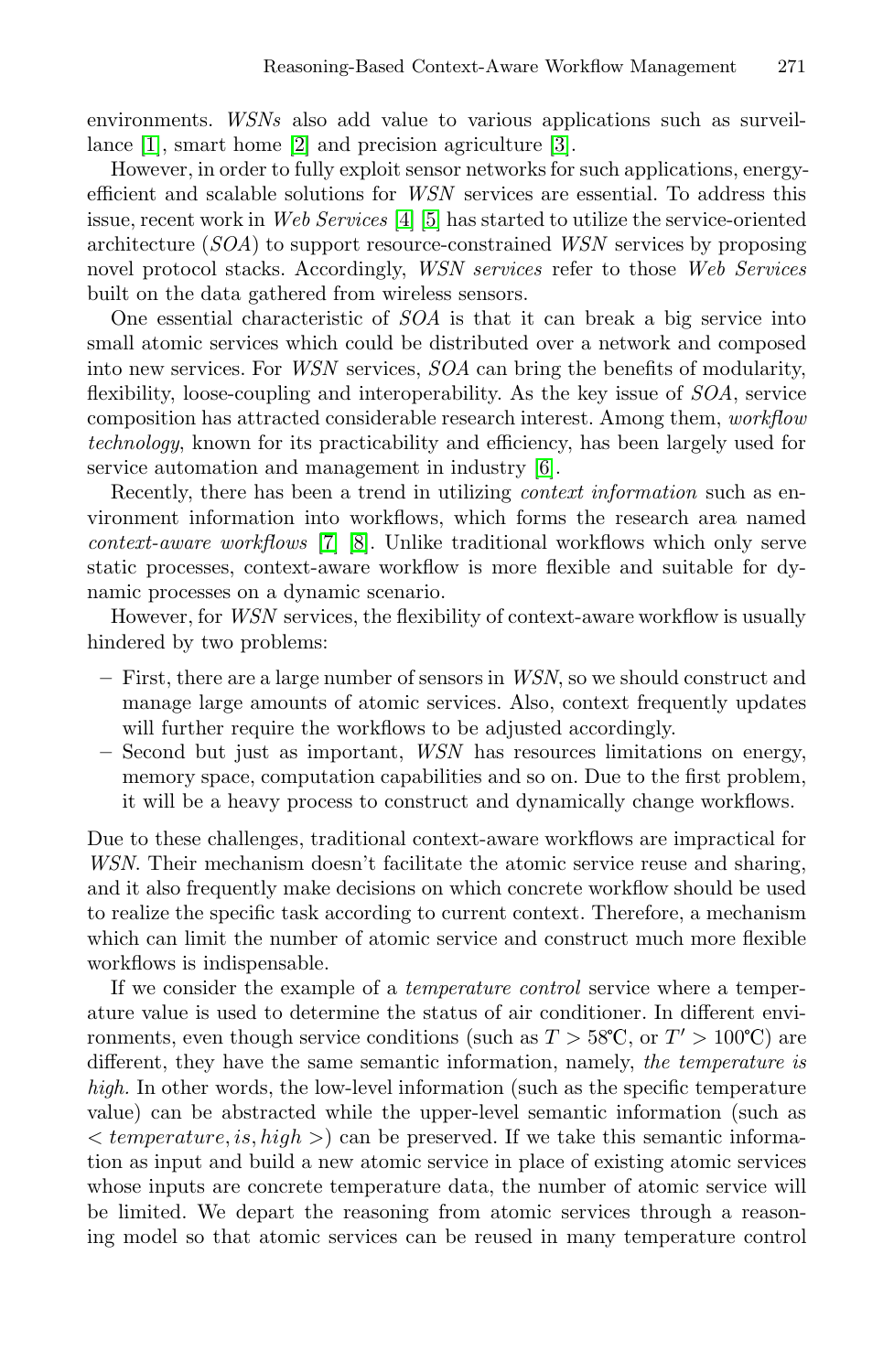workflows due to the fact that the newly built service is loose coupling with sensor data.

The rest of this paper is organized as follows. In Section 2, we present a simple review of related works[.](#page-12-2) [T](#page-12-2)he Reasoning-based Context-aware Workflow (*Recow*) management approach is proposed in Section 3, followed by a case study which shows the effectiveness of the proposed approach [in](#page-12-1) Section 4. Finally, Section 5 concludes this paper.

# **2 Related Work**

Since the birth of ubiquitous computing [9] in the 1990[s, r](#page-12-3)esearchers have attempted to integrate context-awareness into traditional workflows. A variety of context-augmented workflows have been proposed. Wieland et al. [8] proposed a three layered system model which consists of a smart workflow layer (*SWL*), a context provisioning layer (*CPL*) and a context integration layer (*CIL*). The approach proposed by them means that when contexts change, the on-going workflow will be terminated and substituted by a new one.

However, for an environment where the context is frequently getting updated, the efficiency will be critical. In order to address this issue, Ardissano et al. [10] proposed the abstract workflow for context-aware workflow execution (*CAWE*). They utilized the *context manager service* (*CtxMgr WS*) to provide the contextual information and *context-aware workflow manager* (*CA-WF-Mgr* ) to execute an abstract workflow as if it were a standard workflow. By using *CAWE*, each abstract service is associated with multiple concrete implementations corresponding to different contexts. Contexts were used to determine the service implementation at run time.

Choi et al. [11] also proposed a framework, in which *context workflow scenario parser* (*CWparser* ) represents contexts, while *DItree Handler* decides which subtree to apply. They used contexts as conditions to form a set of service subtrees. Upon the context changes, the workflow will be dynamically reconstructed by adjusting the subtrees. In addition, other context-aware workflow management systems [12] [13] only consider using abstract workflows to bind the business process (the workflow definition level) and the services (the instance level), while the concrete workflow process is determined during execution.

Although automatic workflow construction can be implemented according to the current context, a majority of existing work only considers dynamic service execution, while the resource reuse among services has been largely overlooked. Hence, in this paper, we focus on the facilitating of service reusing/sharing in the context-aware workflows design.

# **3 The** *Recow* **Model**

From the example of *temperature control* service, new atomic services characterized by semantic information (*the temperature is high*) can be reused by numbers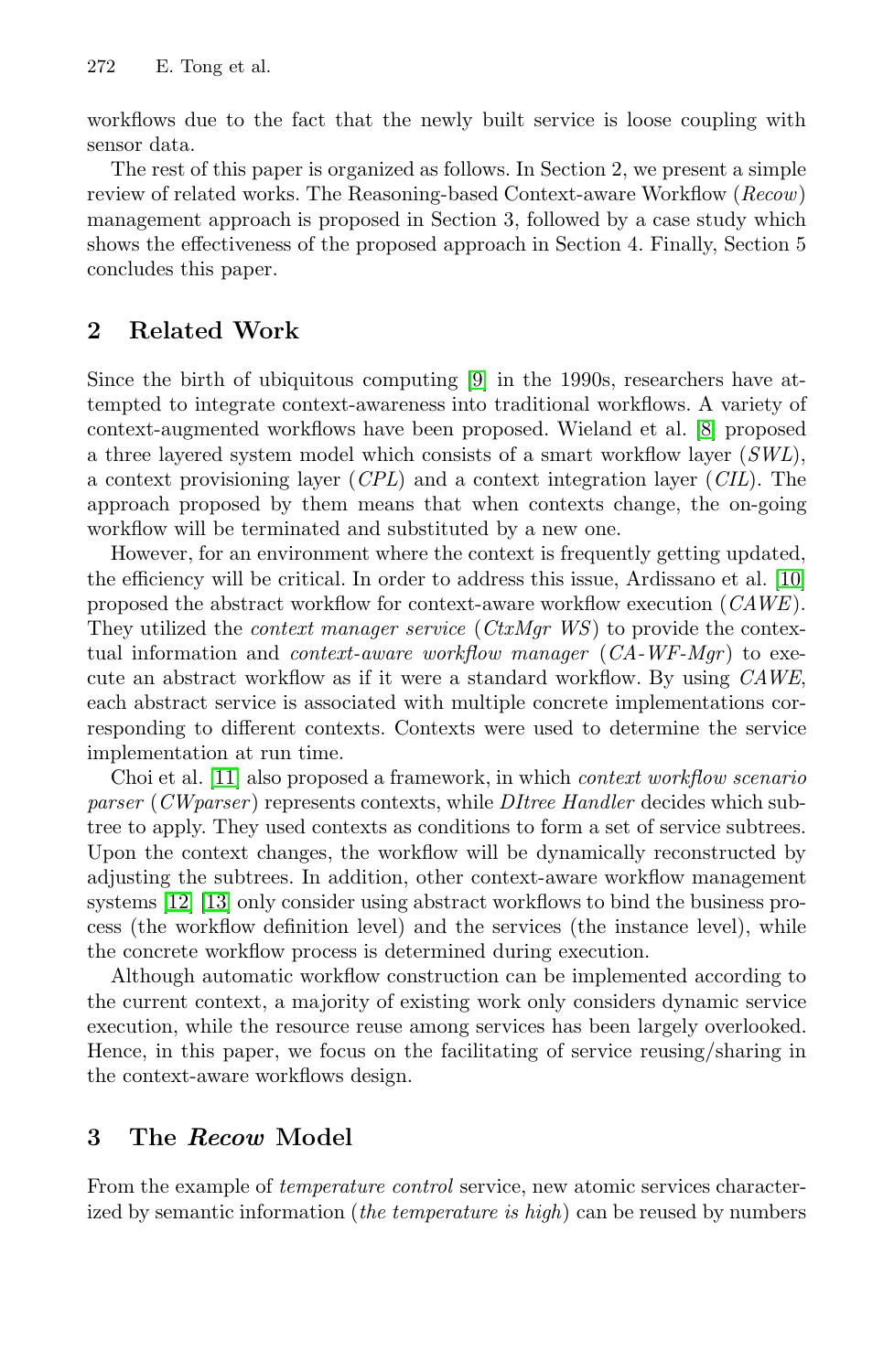of workflows. Therefore, through abstracting semantic information, it is possible to achieve resource reuse/sharing in *WSN* workflows. In user-centric services, process logics will frequently change. This means it is more suitable to adopt rule-based reasoning to abstract semantic information because only the rules need to be updated when the process logics is changing.

In this paper, we propose a *Reasoning-based Context-aware Workflow management* (*Recow*) approach, using the framework as shown in Fig. 1.

<span id="page-3-0"></span>

**Fig. 1.** *Recow* Framework

### **3.1 The** *Recow* **M[od](#page-3-0)el Overview**

As shown in Fig. 1, the *Recow* model consists of three major modules:

- **–** *atomic ser[vice](#page-4-0)s repository* stores atomic services supplied by service providers for workflow composition.
- **–** *workflow engine* which is responsible for building, monitoring and executing a workflow.
- **–** *reasoning module* which is used to generate semantic information, as described inside the dotted box in Fig. 1. The captured *Sensor Data* will be used to select appropriate rules from the *Rules Repository* maintained by domain experts. The *Rules engine* is the core of the *reasoning module* and will be discussed further in Sec. 3.2.

The overall working process of *Recow* can be described as follows. Firstly, the service provider designs atomic services whose I/O are characterized with semantic information according to applications. Secondly, domain experts design the reasoning rules through a user-friendly interface. Thirdly, workflows will be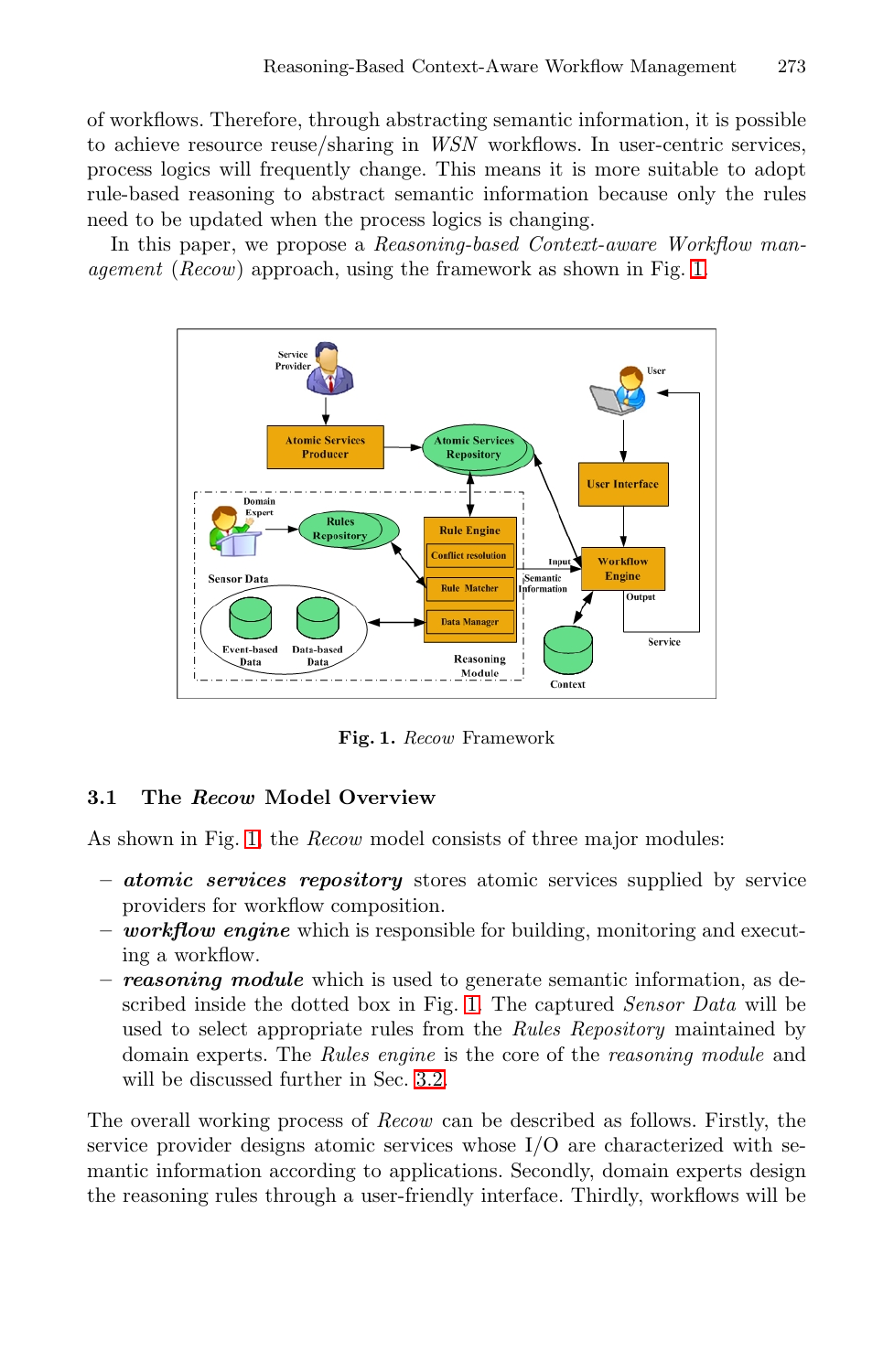<span id="page-4-0"></span>composed from atomic services which stored in the *atomic services repository* to implement working process. In real applications, the low-level sensor data will be imported into the *rule engine* to match designed rules as well as to extract the semantic information. This information is taken as inputs to trigger the workflows.

### **3.2 Reasoning Module**

In *Recow*, we propo[se](#page-12-4) *reasoning module*. Firstly, it is possible. We can add the reasoning module between the upper-level business process and lower-level sensor data. Sensor data is initially loaded into the reasoning module, where we get corresponding semantic information. Secondly, it is necessary. Unlike traditional methods, *Recow* build new atomic services whose inputs are no longer low-level sensor data but semantic information. With these atomic services, workflows with improved flexibility and general ability can be composed.

In the reasoning module, the *rule engine* is the core of the reasoning approach, which originates in the expert system [14]. Different from other rule engines in context-aware applications, the rules in the *Recow* model are embedded with semantic information.



**Fig. 2.** Flow Chart of Rule-based Reasoning

As shown in Fig. 1, the *rule engine* consists of *data manager*, *rule matcher* and *conflict resolution*. *Data manager* determines which type of sensor data should be loaded into *rule matcher* ; *rule matcher* handles the matching between sensor data and rules; *conflict resolution* determines which conflicting rule can be accepted. The rule-based reasoning process is described as a flowchart in Fig. 2. This process contains three components: extended rule representation with context-based priorities, sensor data management and rule matching, and conflict resolution.

**Extended Rule Representation with Context-based Priorities.** In real world applications, more than one rule could be matched to the same scenario.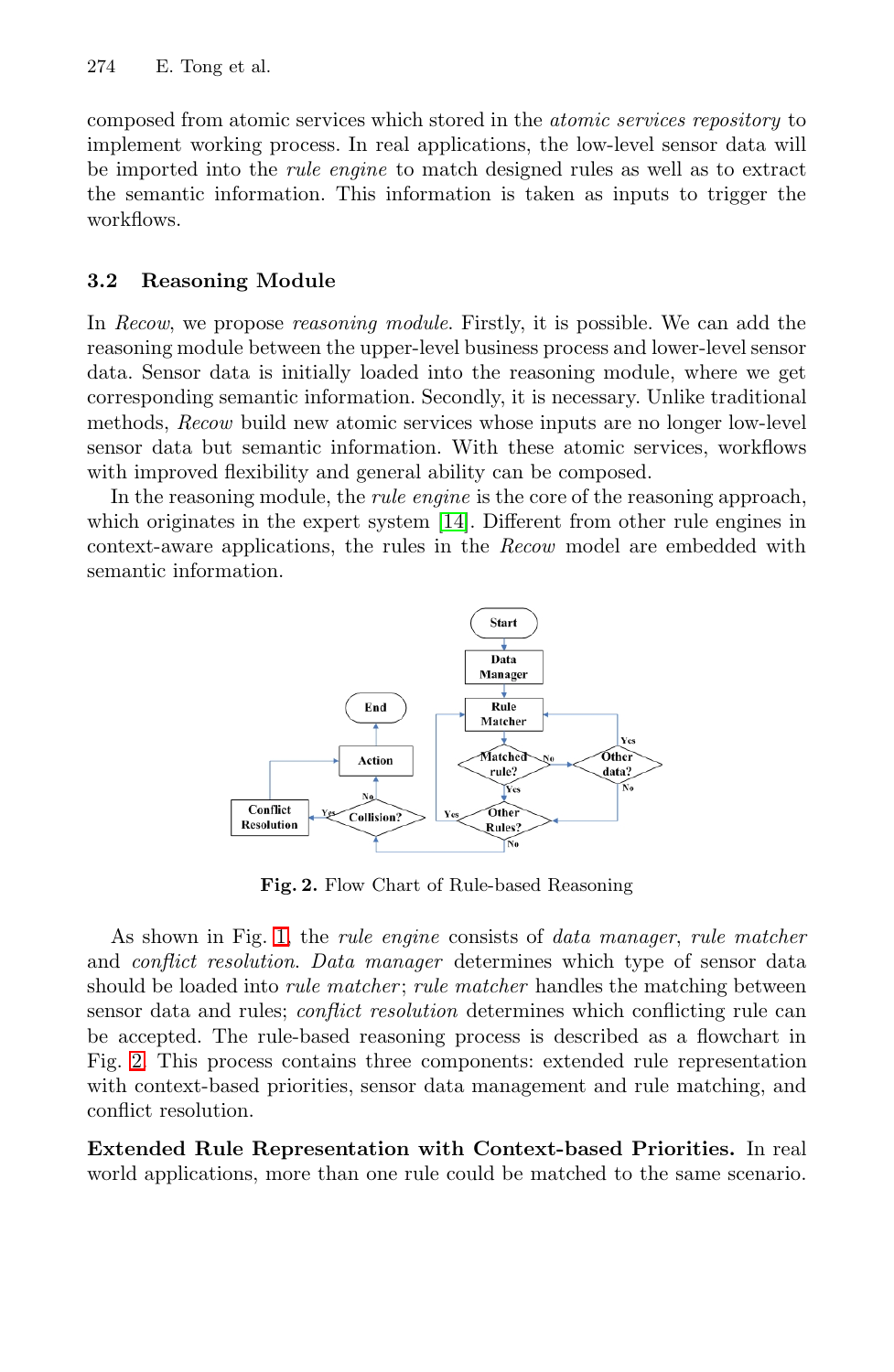<span id="page-5-0"></span>Accordingly, a mecha[nism](#page-5-0) is needed to resolve the conflicts by deciding which rule will be activated.

The common approach to conflict resolution is based on the priority [15]. When more than one rule is matched at the same time, the rule with the highest priority will be activated. Traditional priority has only one static value. However, in *WSN*, an optimal rule should have different priorities due to different contexts. Accordingly in this paper, the priority part of each rule is extended to accommodate different contexts. Tab. 1 shows a sample rule which decides whether the temperature is comfortable or not.

**Table 1.** A Rule with Context-based Priority

| rule name "temperature"                      |  |  |  |  |
|----------------------------------------------|--|--|--|--|
| priority: 5(default),10(indoor),15(outdoor)  |  |  |  |  |
| object: int temperature.value:               |  |  |  |  |
| boolean temperature.comfortable;             |  |  |  |  |
| i۴۰                                          |  |  |  |  |
| temperature.value $>26$ (°C) and             |  |  |  |  |
| $temperature.value < 30$ (°C);               |  |  |  |  |
| then:                                        |  |  |  |  |
| $temperature.com for table \Leftarrow true;$ |  |  |  |  |
|                                              |  |  |  |  |

In this representation, each rule's *priority* on a specific context is determined by the matched priority. The *object* part of the rule specifies the variables involved in the rule.

In *Recow*, rules mainly come from domain experts. However, in real world, the rule extraction procedure is labor extensive. Therefore, a user-friendly graphical interface to simplify the construction of rules become necessary. For example, the outputs of rules corresponding with the inputs of atomic services, the *Recow* GUI provides drop-down menus for experts to select the sensor data types and semantic information for rules.

**Sensor Data Management.** Sensor data is usually updated frequently. In this part, we will discuss how sensor data will be controlled and loaded into the *rule engine*.

Rules in the *Recow* model will be constructed and registered into the *rule engine*. At the same time, the data sensed by sensors in *WSN* will be registered into the *data manager*, which is responsible for storing the mapping between the sensor data and the rule variable. For example, for a rule which checks the temperature, the rule variable should be mapped to the temperature data. Based on this mapping, the *data manager* can determine which sensor data will be loaded into the *rule engine*.

For each constructed rule, its rule variables are mapped with some sensor data, which can be roughly divided into two types: the *data-based sensor data* whose value will update frequently, such as the temperature data continuously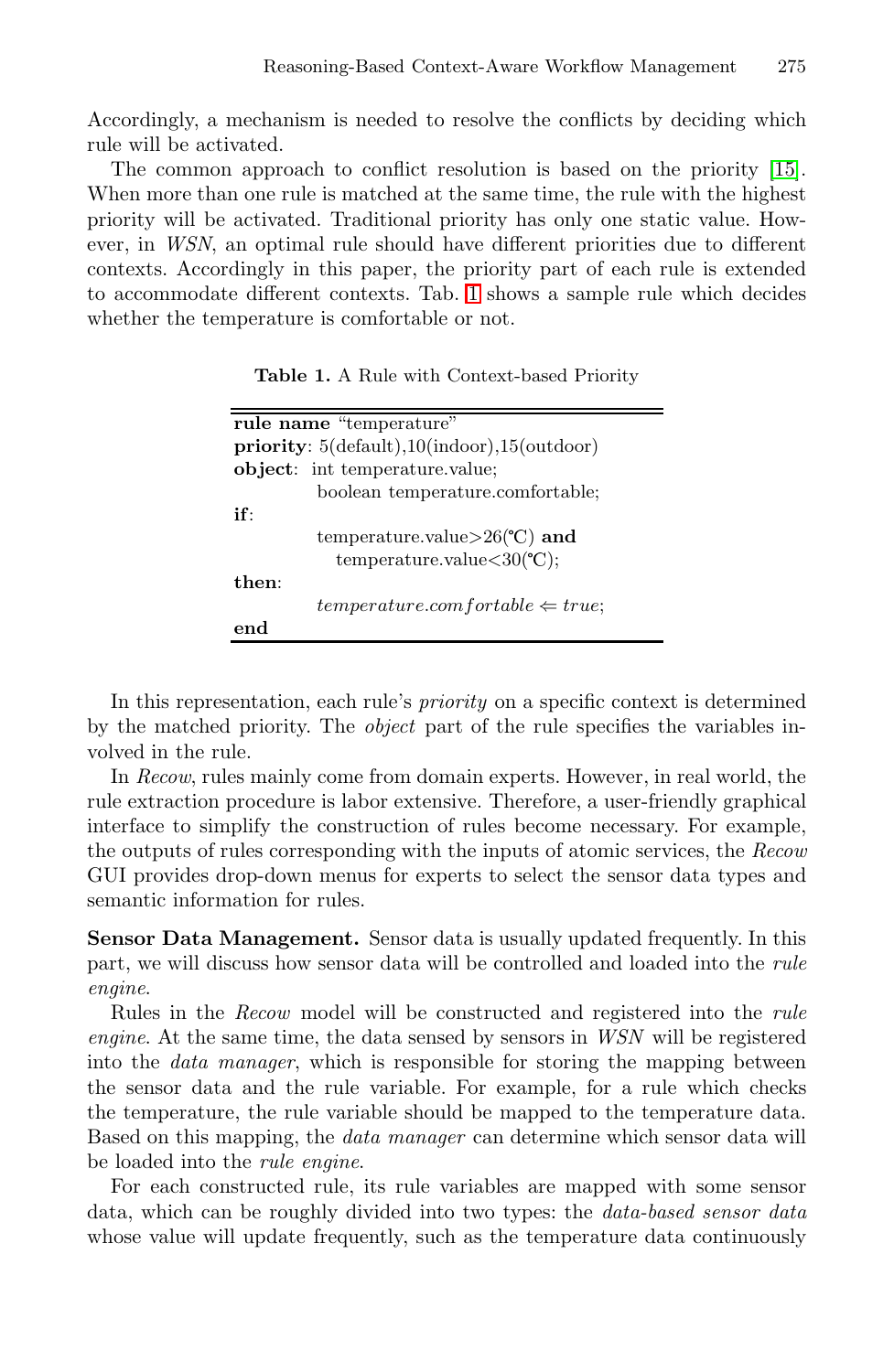gathered by [sen](#page-12-5)sors; and the *event-driven sensor data*, whose value updates only when some specific event occurs, such as detection of a glass-break event. Corresponding to these two kinds of data, the *data manager* has two different treatments: the *data manager* will proactively obtain *data-based sensor data* in a fixed time interval, while the *event-driven sensor data* will not be captured until the event-based sensor detects a specific event occurring.

**Rule Matching and Conflict Resolution.** With respect to rule matching, many rule matching algorithms [16] have been proposed. Among them, *Rete*, an efficient forward inference rule matching algorithm, is one of the most popular matching algorithms.

The *Rete* algorithm starts with constructing a network of nodes, where each path from the root to leaf defines the *condition* part of a rule. When sensor data satisfies the condition of one node, it will propagate down to the next child node through the network until arriving at a leaf. Then the rules corresponding with the path propagated by the sensor data will be matched. Finally, the matched rules are added to the list of candidate firing rules.

In *WSN*, dynamic updating of sensor data will result in repeated rule matching, which costs more in terms of computing resources. We adopt the *Rete* algorithm [17] for its two characteristics. The first characteristic is state preservation, which can avoid duplicated computing on visited nodes. Secondly, data can pass through the network like a flow with a high processing speed. This makes it a suitable choice for large scale rul[es](#page-7-0) matching in *WSN* applications.

Nevertheless, conflicting rules remain a challenge when managing a large number of rules in the proposed *Recow* model. For example, let us assume that rule *M* is "*if air in a home is dry then turn on the humidifier*" and rule *N* is "*if there is nobody at home then turn off the humidifier*". When the context is "*no one at home and the air is dry*", both rules will be matched. If there is only one humidifier, conflict occurs.

In the *Recow*, we propose a conflict resolution algorithm based on contextbased priorities. The pseudocode is provided in Alg. 1, in which *current.context* represents the current context, *Rule<sup>i</sup>.action* represents the *action* part of *Rule<sup>i</sup>* and *priority.context* represents the context with a specified priority in the extended rule.

The basic mechanism of our algorithm is that the rule with the highest priority will be activated. Due to the context-based priorities, the *priority* of each candidate rule will be checked against the current context, and the priority corresponding to the matched context is set as the priority of the rule. Finally, the rules with the highest matched context-aware priority will be activated.

### **4 Case Study**

In this paper, we use two case studies to show the advantages of the *Recow* framework. In the first one, we will illustrate how the proposed *Recow* model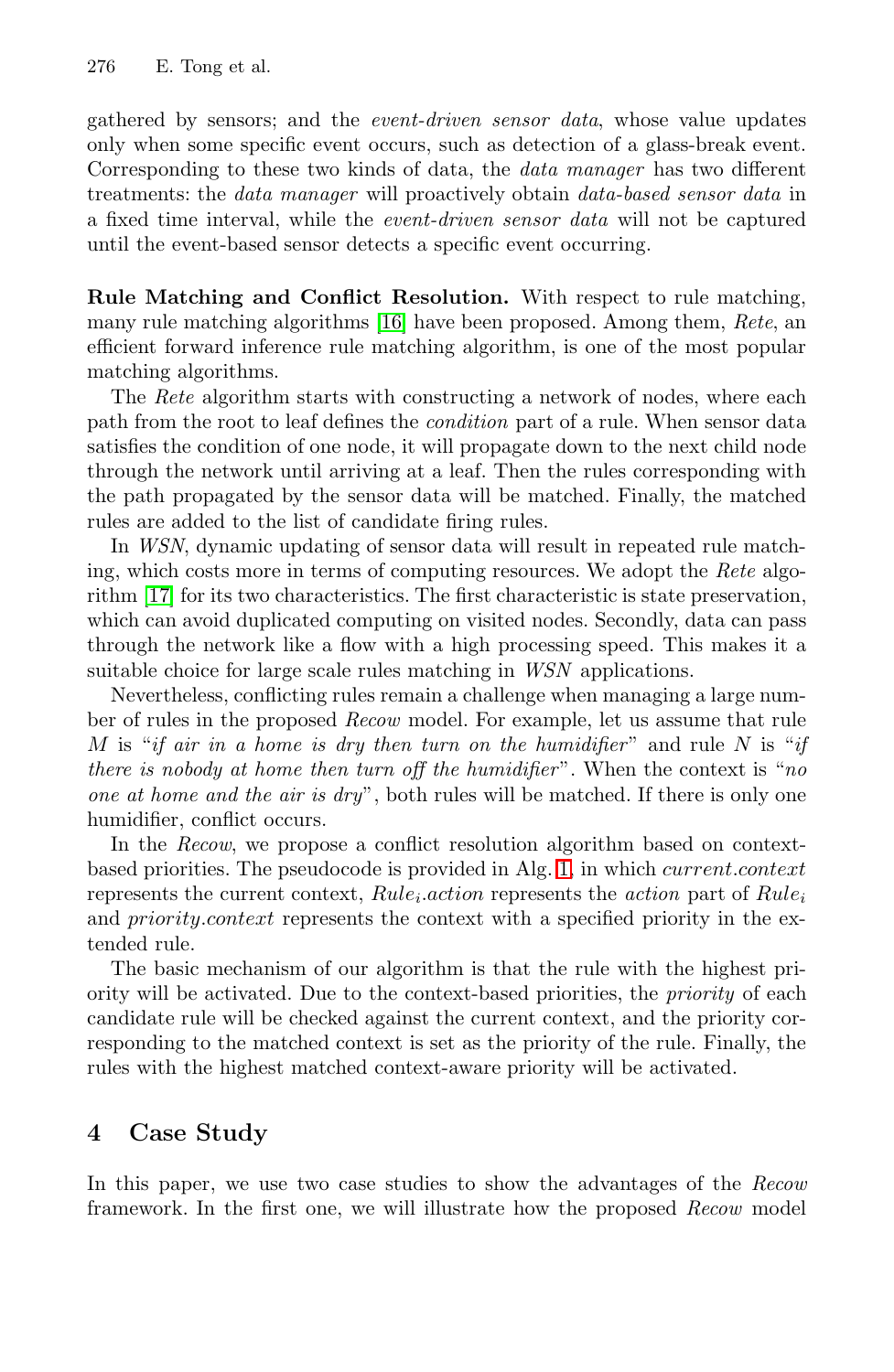<span id="page-7-0"></span>can facilitate the resource reuse and how context-based priority can be used to resolve conflicts. While in the second one, we will give statistical results to show the performance of *Recow*.

**Algorithm 1.** Context-aware Priority-based Conflict Resolution Algorithm

| <b>Require:</b> Conflicted Rule Set ${Rule_1, Rule_2,  Rule_n}$                   |
|-----------------------------------------------------------------------------------|
| <b>Ensure:</b> Output the action of selected rule                                 |
| $current: priority \Leftarrow 0;$                                                 |
| $current. action \Leftarrow Rule_1. action;$                                      |
| $context\text{-}average \Leftarrow false;$                                        |
| for $i=1$ to n do                                                                 |
| read the rule priority                                                            |
| <b>if</b> $\exists$ a priority in Rule <sub>i</sub>                               |
| $(priority.context == current.context)$ and $(priority.value > current.priority)$ |
| then                                                                              |
| $current: priority \Leftarrow priority.value;$                                    |
| $current. action \Leftarrow Rule_i. action;$                                      |
| $context\text{-}average \Leftarrow true;$                                         |
| end if                                                                            |
| if context-aware $==$ false then                                                  |
| <b>if</b> $Rule_i.defaultpriority > current.printy$ then                          |
| $current: priority \leftarrow Rule_i.defaultpriority;$                            |
| $current. action \Leftarrow Rule_i. action;$                                      |
| end if                                                                            |
| end if                                                                            |
| end for                                                                           |
| return <i>current.action</i>                                                      |

### **4.1 Process Case Study**

A husband (*H*) and his wife (*W*) have bought various types of sensors, including infrared sensors, sound detection sensors, etc., to build a smart home system for automatical intrusion detection. There will be various workflows to compose atomic services due to different combinations of sensors.

Let us suppose that a husband and wife build their own workflow in drag-drop way independently as shown in Fig. 3. Workflow *H* detects the infrared event when there is something around and the sound detection sensor checks whether sound intensity is higher than a threshold. Workflow *W* detects whether the sound volume is higher than a pre-determined threshold.

Traditional context-aware workflow management systems treat all workflows as concrete ones, from which the working workflow will be selected according to current context. While in the *Recow* model, we can construct a workflow *C* (as in Fig. 3), which contains a new "*intrusion detection*" atomic service whose input is characterized by semantic information, such as "*intrusion detected*" or "*intrusion not detected*". With the help of the *reasoning module*, semantic information can be extracted. By using the semantic information, such workflow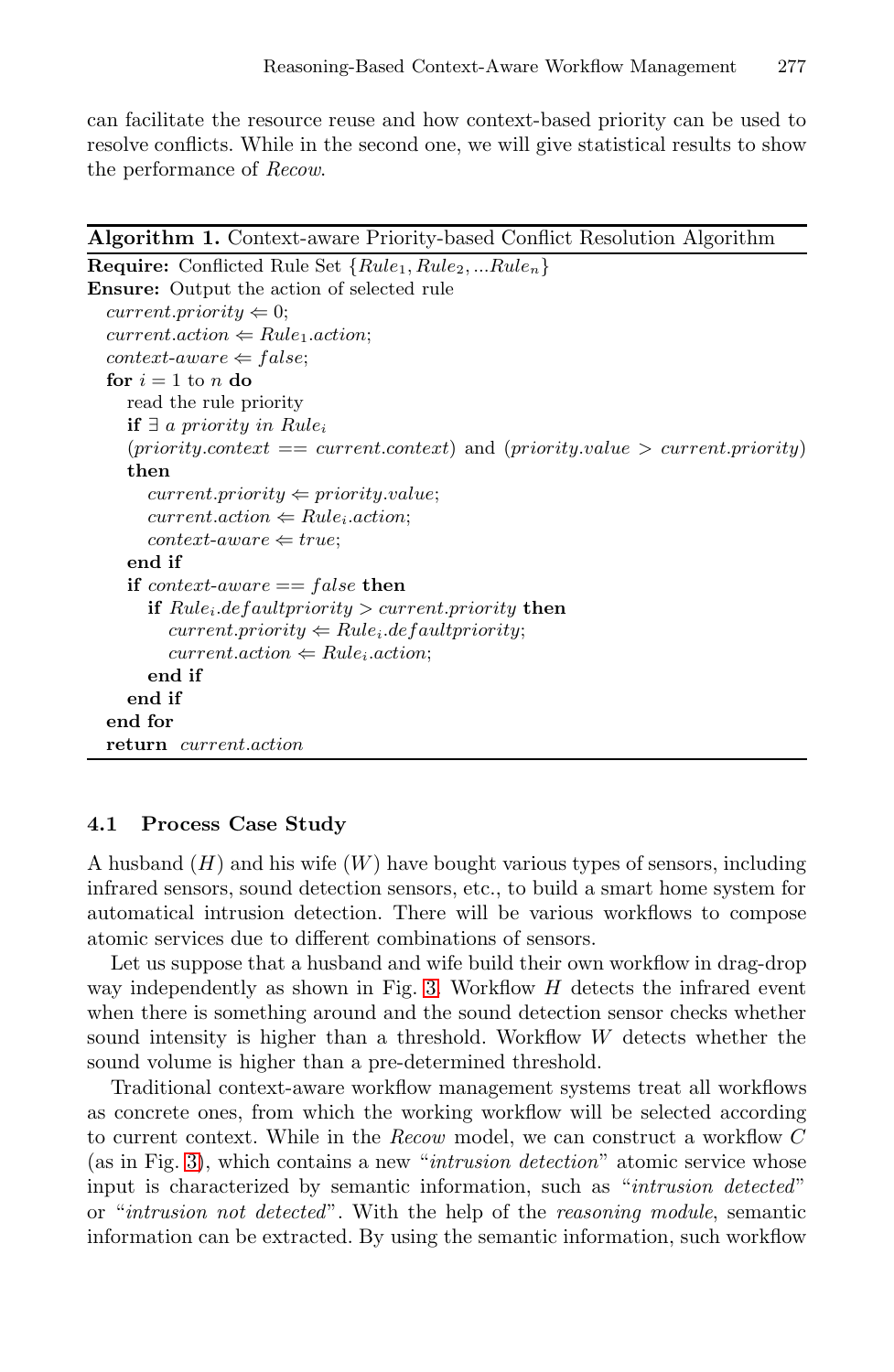

**Fig. 3.** *Recow* Workflow with Resource Reuse Compared with Original Workflows

can work as an abstract flow which can effectively load both the functions of workflow *H* and workflow *W* in the smart home.

In *Recow*, the *infrared service*, *sound detection service* and other similar atomic services can be substituted by the new *intrusion detect service*. Due to the new service's loose coupling with low-level sensor data, when the husband and his wife try to make their own workflow, the *intrusion detect service* can be reused and the [sa](#page-9-0)me workflow *C* will be constructed even though different sensor combinations are in use. Therefore the *Recow* model reduces the number of atomic services needed, realizes the resource reuse and improves the reusability of workflow. Furthermore, with context changes, such as different sensor combinations for intrusion detection, workflow *C* can remain running without dynamically selecting the concrete workflow corresponding to the current context at execution time, which brings more flexibility than traditional context-aware workflows.

In order to get the upper-level semantic information, several rules should be designed initially(See Tab. 2). The default priority of rules depends on the rules' designer. Here, we suppose the wife's rules have higher default priorities than her husband's rules. Suppose the current context in the smart home is: "*infrared device detects some person is around and sound intensity is* 850". This context information will make rule *H* activated. Then *the reasoning module* can generate an output: "*intrusion happens*", which will be connected to the input of workflow *C*.

In addition to this, during Chinese New Year celebrations when crackers are released, and the environment is noisy, the system may give a false alarm. Suppose a rule *E* was constructed to resolve this problem, a new problem emerges: when an infrared sensor detects there is somebody around and sound intensity is 750, rule *W* and rule *E* will be matched at the same time but they will be in conflict(rule *W* outputs intrusion happens while rule *E* outputs intrusion does not happens). In traditional conflict resolution, only the default priority is used. So rule *W* will be activated because its default priority is higher, even though it might be a false alarm. In *Recow*, we propose a context-aware priority for conflict resolution. In rule  $E$ , the context-aware priority is at 10 during Chinese New Year celebrations, which also means the evening when sound intensity reaches 750, rule *E* will be activated because of its higher priority. Context-aware priority enables the smart home system to activate the most relevant rules corresponding to the current context.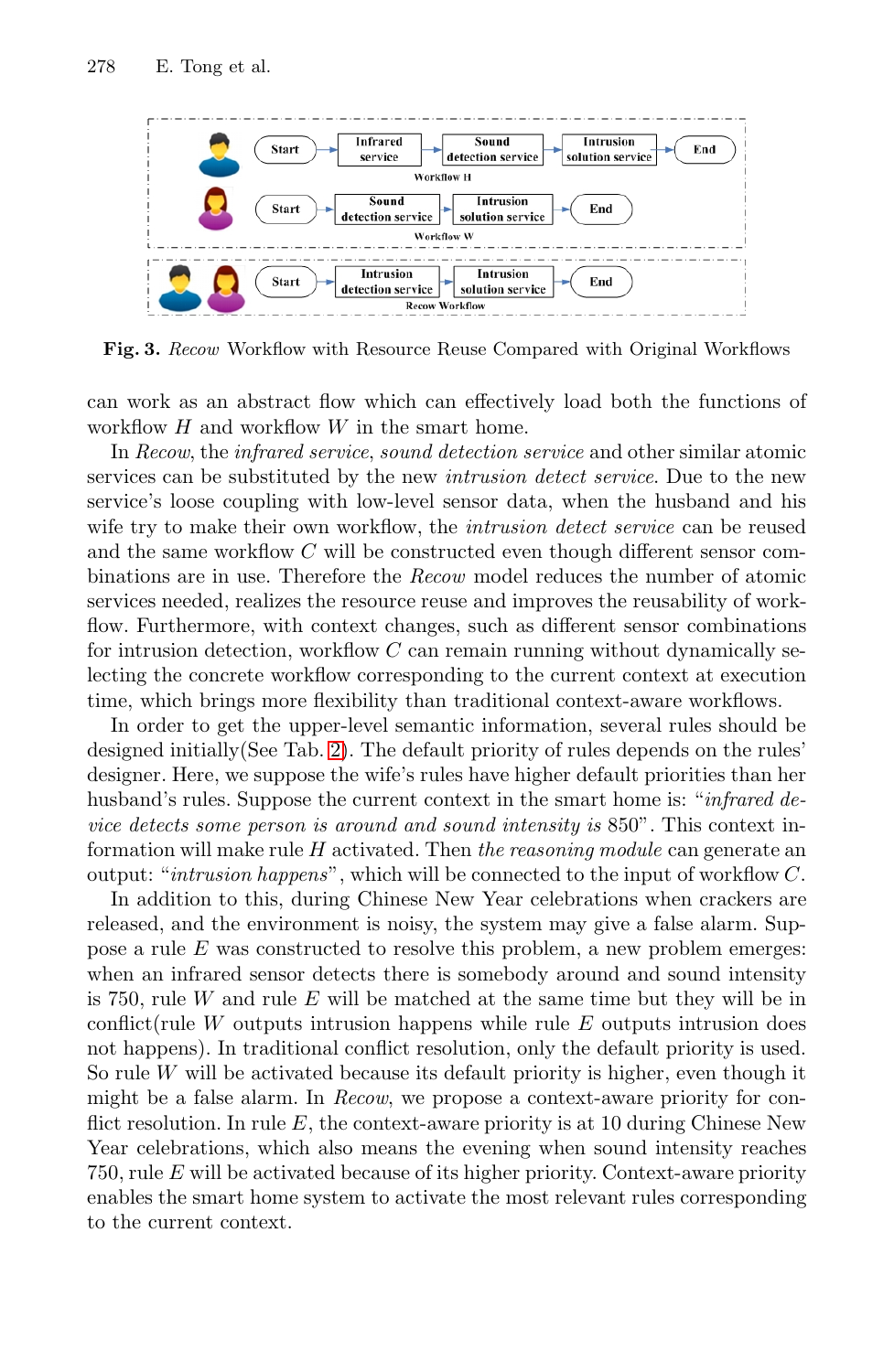**Table 2.** Intrusion Detection Rules

```
rule name "rule H"
priority: 6(default)
object:
(boolean)infrared.status \Leftarrow whethersome peopleis around or not;
(int)(sound intensity) \Leftarrow the environment sound intensity;if:
    (infrared status == true) and ((sound intensity) > 800);
then:
    intrusion. status \Leftarrow true;end
rule name "rule W"
priority: 7(default)
object:
(int)(sound intensity) \Leftarrow the environment sound intensity;if:
    (sound intensity) > 700;then:
    intrinsic. status \Leftarrow trueend
rule name "rule E"
priority: 5(default), 10(Chinese New Year)
object:
(int)(sound intensity) \Leftarrow the environment sound intensity;if:
     (infrared status == true) and ((sound intensity) < 900);then:
    intrinsic. status \Leftarrow false;end
```
### **4.2 Performance Case Study**

In this paper, a reasoning module is adopted to realize the resource reuse and this brings extra computation cost. In this case study, we will show the performance of the *Recow* approach with the reasoning module. Firstly, we suppose that more people make their rules or one people make more than one rule. So there [w](#page-10-0)ill be no[t](#page-10-1) only above three rules in our intrusion service. We assume that the professional's rules are most suitable when possible conflicts exist. Then, we generate a large number of sensor data to match these rules. Fig. 4 shows the rule matching performance. X-coordinate indicates the number of sensor data used to match rules and Y-coordinate indicates the time consumed in rule matching algorithm.

Furthermore, we test the context-aware priority for the activation of the most suitable rule in *Recow*. We begin by giving several sensor data compositions as shown in Tab. 3. In Tab. 4, we will show the precision comparison of the traditional and context-aware priority used in the conflict resolution algorithm. In Tab. 4, the value "1" and "0" indicates whether the most suitable rule is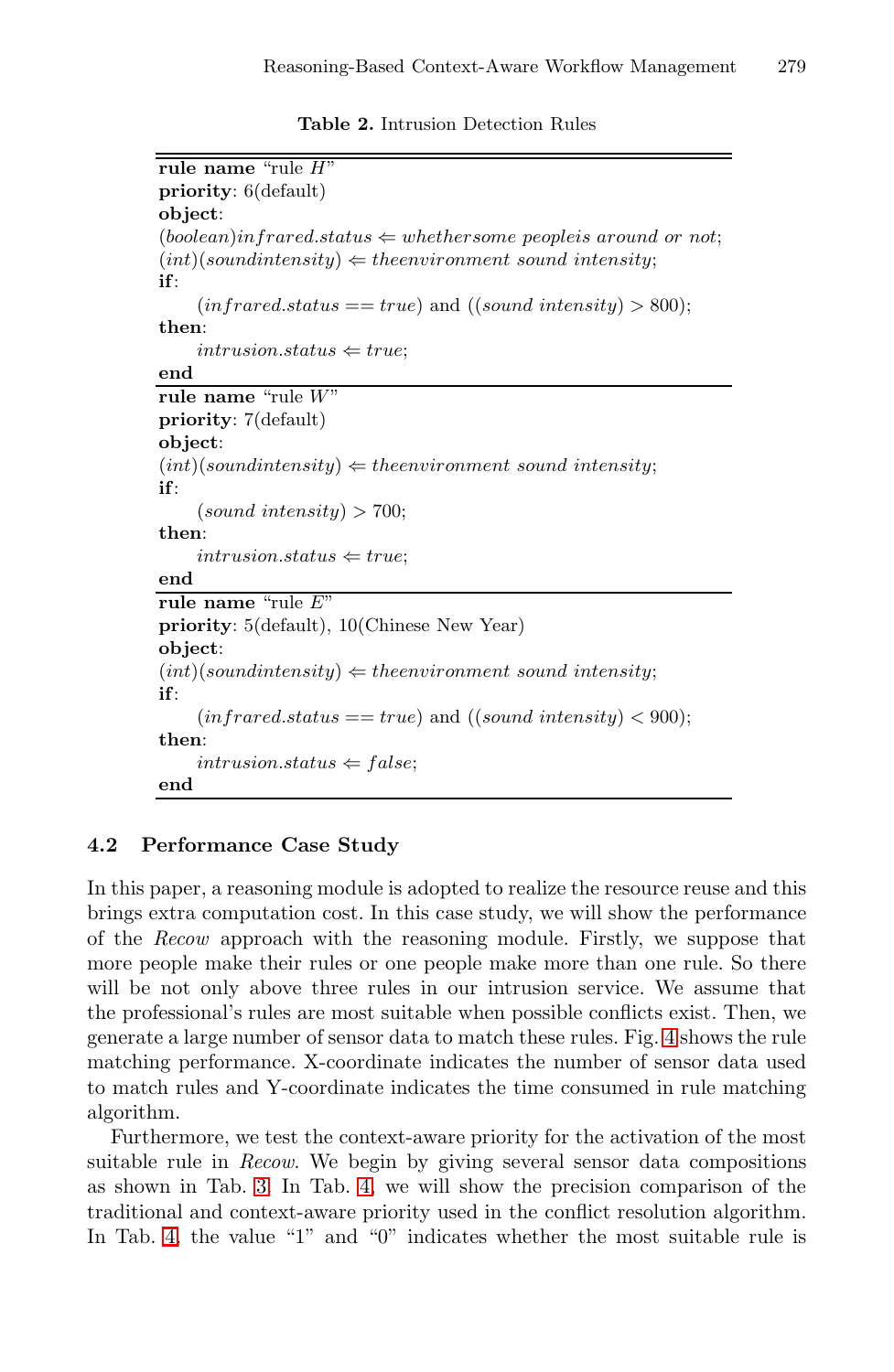

<span id="page-10-1"></span><span id="page-10-0"></span>**Fig. 4.** The Performance of *Recow* Rule Matching

**Table 3.** The Context List

| sensor data composition | description                                                           |  |  |
|-------------------------|-----------------------------------------------------------------------|--|--|
| composition1            | $infrared status == true, light == 930, sound intensity == 650$       |  |  |
| composition2            | $infrared\: status == false, light == 1050, sound\; intensity == 850$ |  |  |
| composition3            | $infrared status == true, light == 920, sound intensity == 750$       |  |  |
| composition4            | $infrared status == true, light == 700, sound intensity == 670$       |  |  |
| composition5            | $infrared status == true, light == 950, sound intensity == 780$       |  |  |

**Table 4.** The Precision Comparison of Traditional and Context-aware Priority Used in conflict resolution algorithm

|                 |     |      | traditional context-aware current context |
|-----------------|-----|------|-------------------------------------------|
| composition1    |     |      | Chinese New Year                          |
| composition2    |     |      |                                           |
| composition3    |     |      | Chinese New Year                          |
| composition4    |     |      |                                           |
| composition5    |     |      | Chinese New Year                          |
| $precision(\%)$ | 60% | 100% |                                           |

activated or not. In this case study, we can see that the time efficiency of the reasoning module does not increase exponentially with the number of sensor data, and the precision of selecting the most suitable rules is also improved by using the proposed context-based priorities.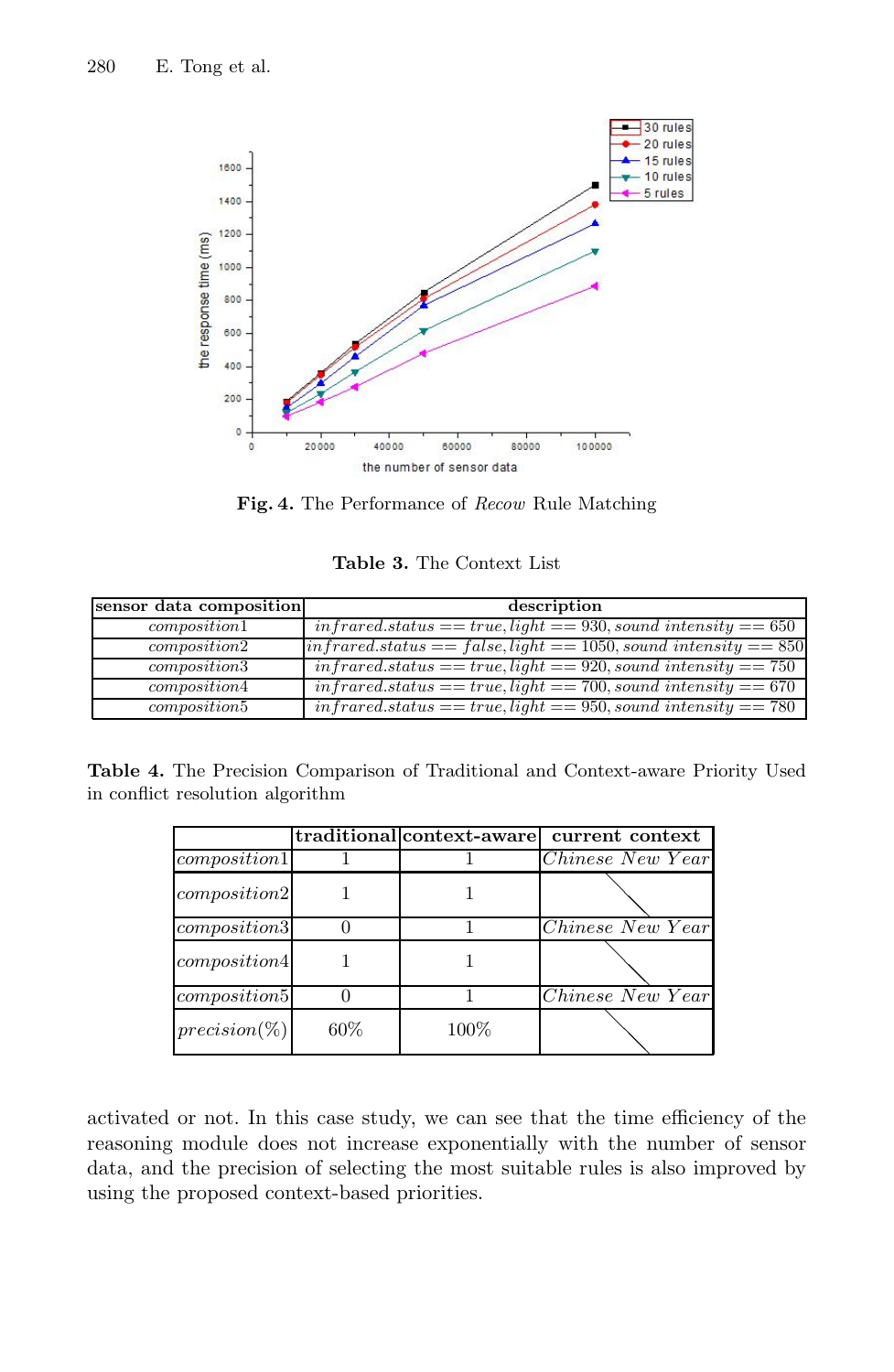## **5 Conclusions**

Workflow has been successfully used in wireless sensor networks (*WSNs*) for service composition. Recently, there has been a trend in utilizing context information into workflows. Now, research efforts on context-aware workflows have succeeded to realize the change in workflow according to their current context. However, in resource-limited *WSNs*, we also need to consider resource reuse.

In this paper to enable service resource reuse in context-aware workflows, we propose a reasoning-based context-aware workflow management (*Recow*) approach, in which the rule-based reasoning is exploited. We also present a corresponding resource conflict resolution algorithm. Compared with previous work, our main contributions can be summarized as follows: 1). Unlike traditional context-aware workflows, *Recow* can build new atomic services in place of existing ones. We characterize the new atomic service  $I/O$  with semantic information generated by a reasoning module, which effectively separates process logic and underlying sensor data. Hence, atomic services can be reused and furthermore, *Recow* can support context-aware workflow better. 2). We propose a contextbased priority in the resource conflict resolution algorithm, through which we can select the most suitable rule for the current context.

The case studies presented in this paper demonstrate that *Recow* can effectively facilitate resource reuse and the extra computation time consumed in rule matching is acceptable. They also demonstrate the precision of the conflict resolution algorithm based on context-aware priority.

# **References**

- 1. Wang, X., Wang, S., Bi, D.: Distributed visual-target-surveillance system in wireless sensor networks. IEEE Transactions on Systems, Man, and Cybernetics, Part B: Cybernetics 39(5), 1134–1146 (2009)
- 2. Suh, C., Ko, Y.B., C, C.: Collaborative workflow solution for distributed product development. In: 12th International Conference on Computer Supported Cooperative Work in Design, pp. 594–599. IEEE Press, Xi'an (2008)
- <span id="page-11-0"></span>3. de Lima, G.H.E.L., Neto, P.F.R.: WSN as a Tool for Supporting Agriculture in the Precision Irrigation. In: 6th International Conference on Networking and Services, pp. 137–142. IEEE Press, Cancun (2010)
- <span id="page-11-1"></span>4. Delicato, F.C., Pires, P.F., Pirmez, L., da Costa Carmo, L.F.R.: A Flexible Middleware System for Wireless Sensor Networks. In: Endler, M., Schmidt, D.C. (eds.) Middleware 2003. LNCS, vol. 2672, pp. 474–492. Springer, Heidelberg (2003)
- 5. Leguay, J., Lopez-Ramos, M., Jean-Marie, K., Conan, V.: An efficient service oriented architecture for heterogeneous and dynamic wireless sensor networks. In: 33rd IEEE Conference on Local Computer Networks, pp. 740–747. IEEE Press, Montreal (2008)
- 6. Tsai, M.J.: The workflow development for electronic manufacturing industry. In: 12th International Conference on Computer Supported Cooperative Work in Design, pp. 688–692. IEEE Press, Xi'an (2008)
- 7. Cho, Y., Choi, J., Choi, J.: A Context-Aware Workflow System for a Smart Home. In: 10th International Conference on Computer and Information Technology, pp. 95–100. IEEE Press, Dhaka (2007)